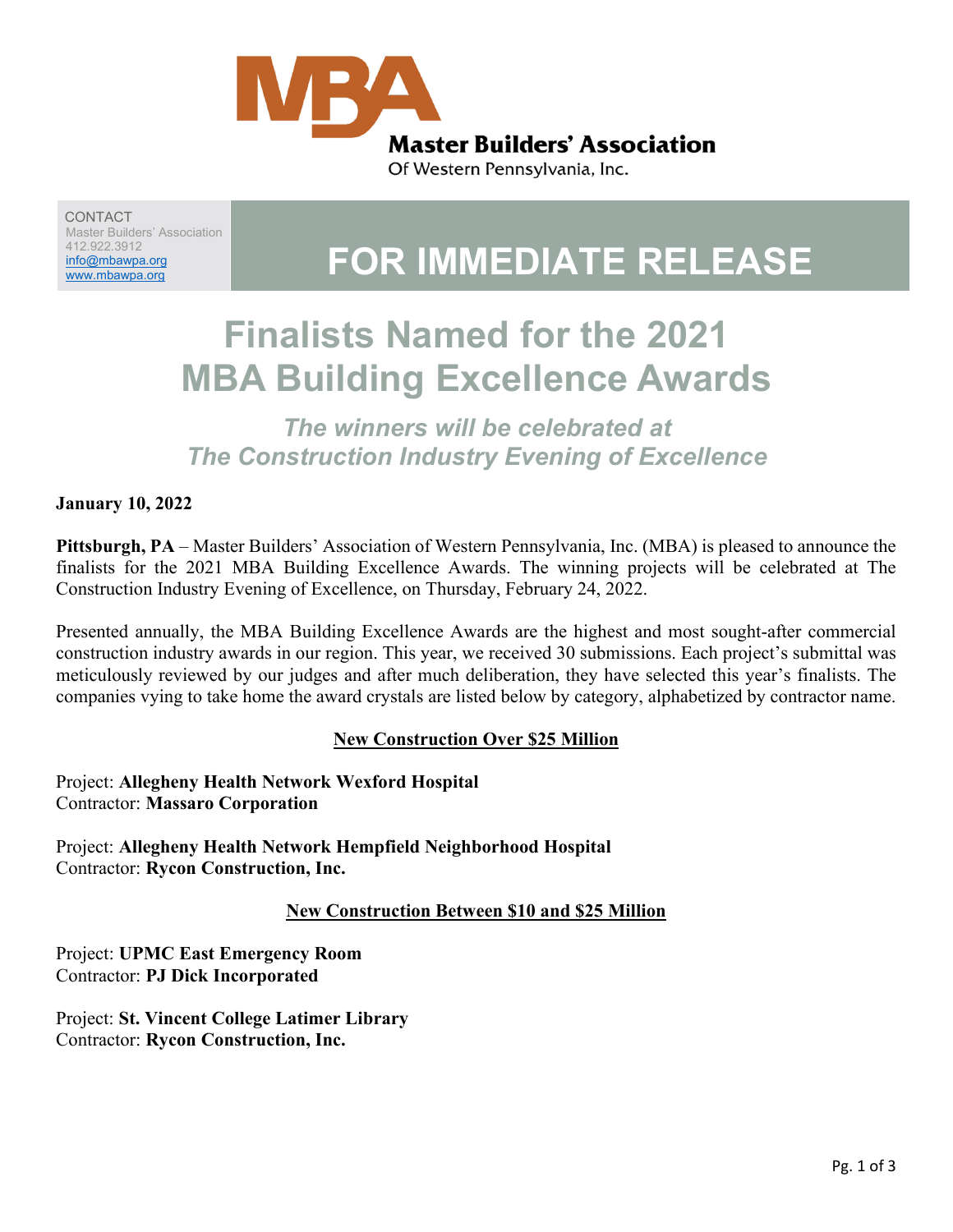#### **New Construction Between \$5 - \$10 Million**

Project: **Pittsburgh Botanic Garden** Contractor: **PJ Dick Incorporated**

Project: **Eastern Atlantic States Regional Council of Carpenters Administration Building** Contractor: **Rycon Construction, Inc.**

### **New Construction Under \$5 Million**

Project: **DiMarco Construction Co., Inc. Headquarters** Contractor: **DiMarco Construction Co., Inc.**

Project: **The First Tee of Pittsburgh - Arnold Palmer Learning Center** Contractor: **Massaro Corporation**

#### **Renovation Construction Over \$10 Million**

Project: **Bigelow Boulevard Project** Contractor: **Mascaro Construction Company, LP**

Project: **AJ Palumbo Front Additions/Upgrades/Chuck Cooper Fieldhouse** Contractor: **PJ Dick Incorporated**

#### **Renovation Construction Under \$10 Million**

Project: **Carnegie Library of Homestead** Contractor: **Rycon Construction, Inc.**

Project: **Carnegie Library of Pittsburgh, Mt. Washington** Contractor: **Volpatt Construction Corporation**

## **Excellence in Craftsmanship**

Project: **Bakery Square Office III** Contractor: **Giffin Interior & Fixture, Inc.**

Project: **Bakery Square** Contractor: **PJ Dick Incorporated**

#### **About the MBA**

**Purpose** Leading the Industry, Building the Region!

#### **Vision**

To support and advocate for our members and community by promoting:

- Safety
- Diversity and Inclusion
- Labor Relations
- Workforce Development